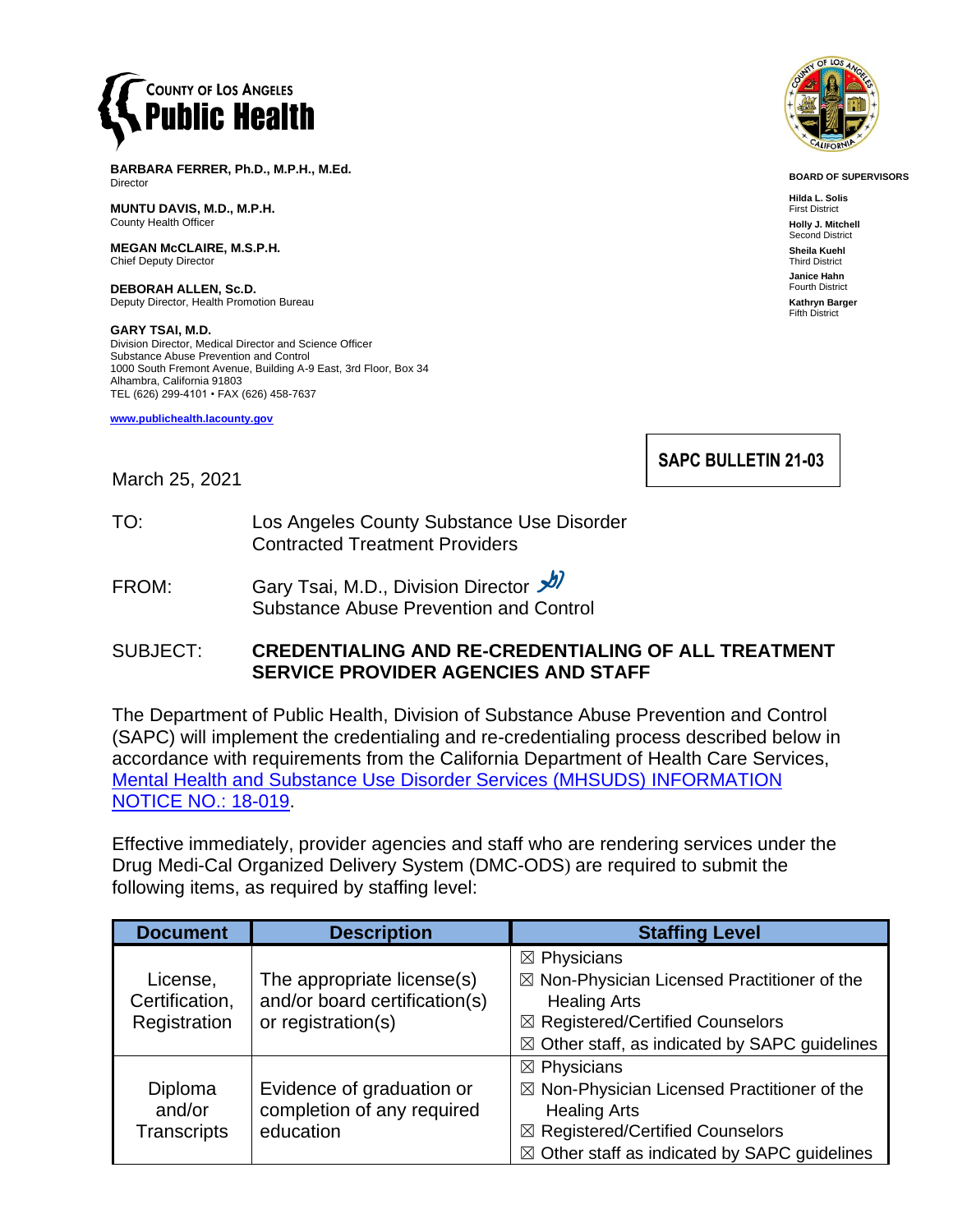SAPC Bulletin 21-03 March 25, 2021 Page 2 of 3

| Medical<br>Residency for<br>Physicians-In-<br>Training |                              | $\boxtimes$ Physicians                                  |
|--------------------------------------------------------|------------------------------|---------------------------------------------------------|
|                                                        | Proof of completion of any   | □ Non-Physician Licensed Practitioner of the            |
|                                                        | relevant medical residency   | <b>Healing Arts</b>                                     |
|                                                        | and/or specialty training(s) | □ Registered/Certified Counselors                       |
|                                                        |                              | $\Box$ Other staff as indicated by SAPC guidelines      |
| Continuing<br>Education                                |                              | $\boxtimes$ Physicians                                  |
|                                                        | Satisfaction of applicable   | $\boxtimes$ Non-Physician Licensed Practitioner of the  |
|                                                        | continuing education         | <b>Healing Arts</b>                                     |
|                                                        | requirements                 | ⊠ Registered/Certified Counselors                       |
|                                                        |                              | $\boxtimes$ Other staff as indicated by SAPC guidelines |

Additionally, SAPC's Contracts Management and Compliance staff will verify and request from provider agencies the following via regular compliance monitoring activities, based on staffing level:

- 1. Work history
- 2. Hospital and clinic privileges in good standing
- 3. History of any suspension or curtailment of hospital and clinic privileges
- 4. Current Drug Enforcement Administration identification number
- 5. National Provider Identifier number
- 6. Current malpractice insurance

The credentialing and re-credentialing process will also include a review of the provider agency licenses (Drug Medi-Cal, Alcohol and Other Drug, etc.), key leadership and staff, and other records to identify and/or confirm the following:

- 1. No history of liability claims against the provider/staff that would prevent participation in the County's DMC-ODS Program;
- 2. Identify any staff or providers barred or excluded from participating in the Medicaid (i.e., Medi-Cal) or Medicare program; and
- 3. Identify any history of sanctions or limitations on the provider's license issued by any State agencies and/or licensing boards.

## **Provider Credentialing and Re-Credentialing Attestation**

As part of the credentialing process, all provider agency staff that are licensed, registered, waivered, and/or certified must sign the Provider Credentialing and Re-Credentialing Attestation (Attachment A) at the time of credentialing application submission and every instance upon re-credentialing.

## **Credentialing Process**

SAPC's Contracts Management and Compliance staff will work with provider agencies to secure all the items described above. To better support providers, the credentialing process will be incorporated into existing compliance activities. Initial credentialing will be incorporated into the Sage onboarding process; and, items will be collected during the